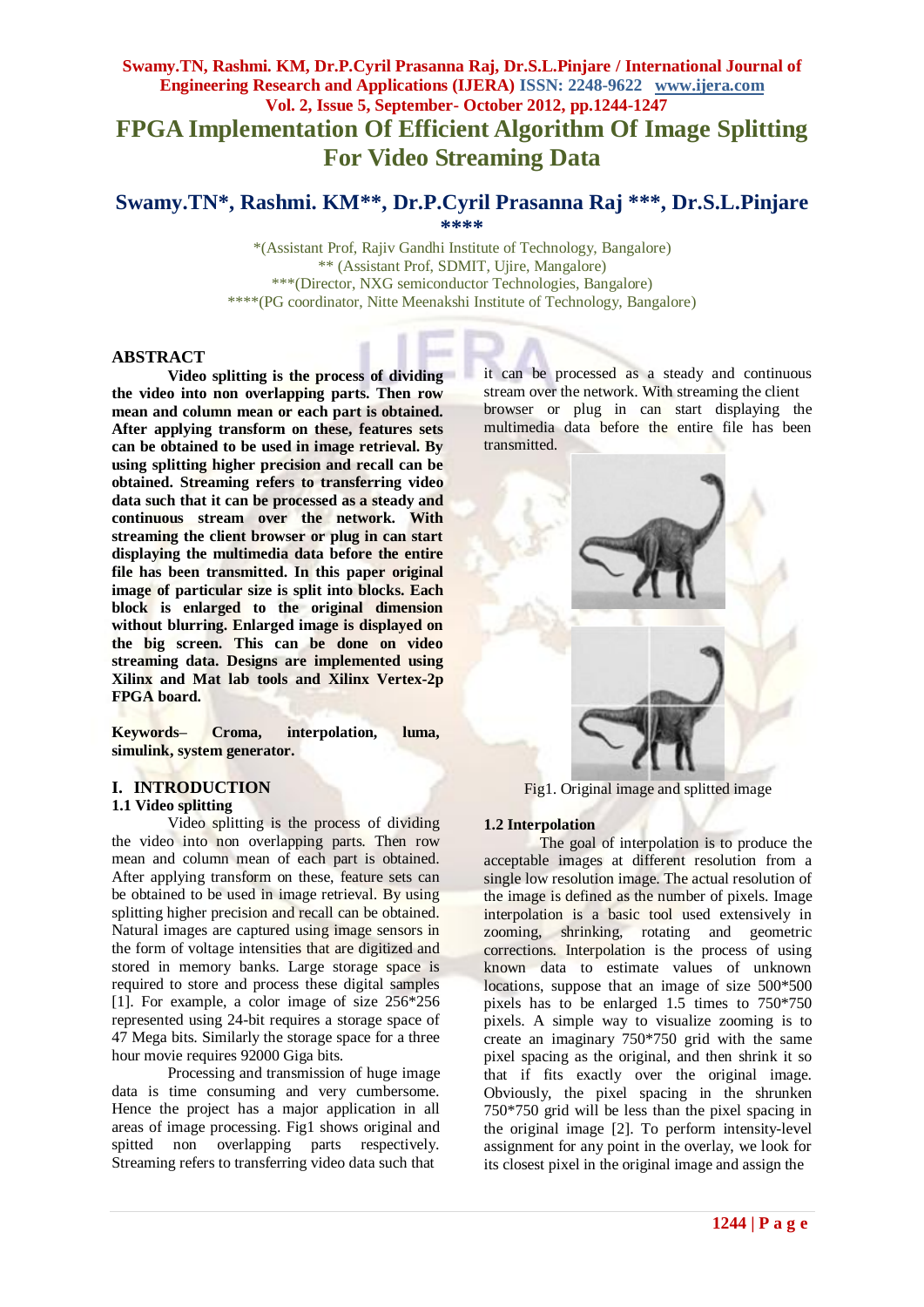### **Swamy.TN, Rashmi. KM, Dr.P.Cyril Prasanna Raj, Dr.S.L.Pinjare / International Journal of Engineering Research and Applications (IJERA) ISSN: 2248-9622 www.ijera.com Vol. 2, Issue 5, September- October 2012, pp.1244-1247**

intensity of that pixel to the new pixel in the 750\*750 grid. When we are finished assigning intensities to all the points in the overlay grid, we expand it to the original size to obtain the zoomed image. This method is called nearest neighbor interpolation because it assigns to each new location the intensity of its nearest neighbor. The basic criteria for a good interpolation method are geometric invariance, contrast invariance, noise, edge preservation, aliasing, texture preservation, over smoothing, application awareness, and sensitivity to parameters [3].

### **II. DESIGN**

The block diagram of the design is shown in Fig2. Video from a web camera at 30 frames per second is applied to the video input block. Resize block enlarge or shrinks image size. Captured video will be in RGB format. Input video is converted into croma and luma components.

Luma represents the brightness in an image and it represents the achromatic image without any color while the croma component represents the color information. Image split block splits the image into number of blocks. Each spitted block is resized using bicubic interpolation technique. The split image is displayed using the video display output block.



Fig2. Block diagram of image splitting

The design is implemented using simulink and system generator [3][4] environment.

Image will be in matrix format. It has to be converted into serial data before applying into the system generator block. The design for converting matrix to serial format is as shown in Fig3.

Transpose block is used to convert M\*N matrix into N\*M matrix. The block named convert 2D to 1D block reshapes an M\*N matrix into a 1D vector with length M\*N. Frame conversion block specifies the frame status of the output signal. The unbuffer block unbuffers frame based input into sample based output.



Fig3. Image matrix to serial format

The conversion of serial data into matrix format is shown in Fig4. The hardware design using the system generator is shown in Fig5.





Fig5. System generator model

#### **III. PARAMETERS 3.1 Video input block 3.1.1 Device**

Device describes the image acquisition device to which we want to connect. The items in the drop down list of device vary depending on which devices we have connected to the system. All video capture devices supported by image acquisition toolbox are supported by the block.

### **3.1.2 Video format.**

Video format shows the video formats supported by the selected device. The drop down list of video format varies with each device. If the device supports the use of camera files, from camera file will be one of the choices in the list.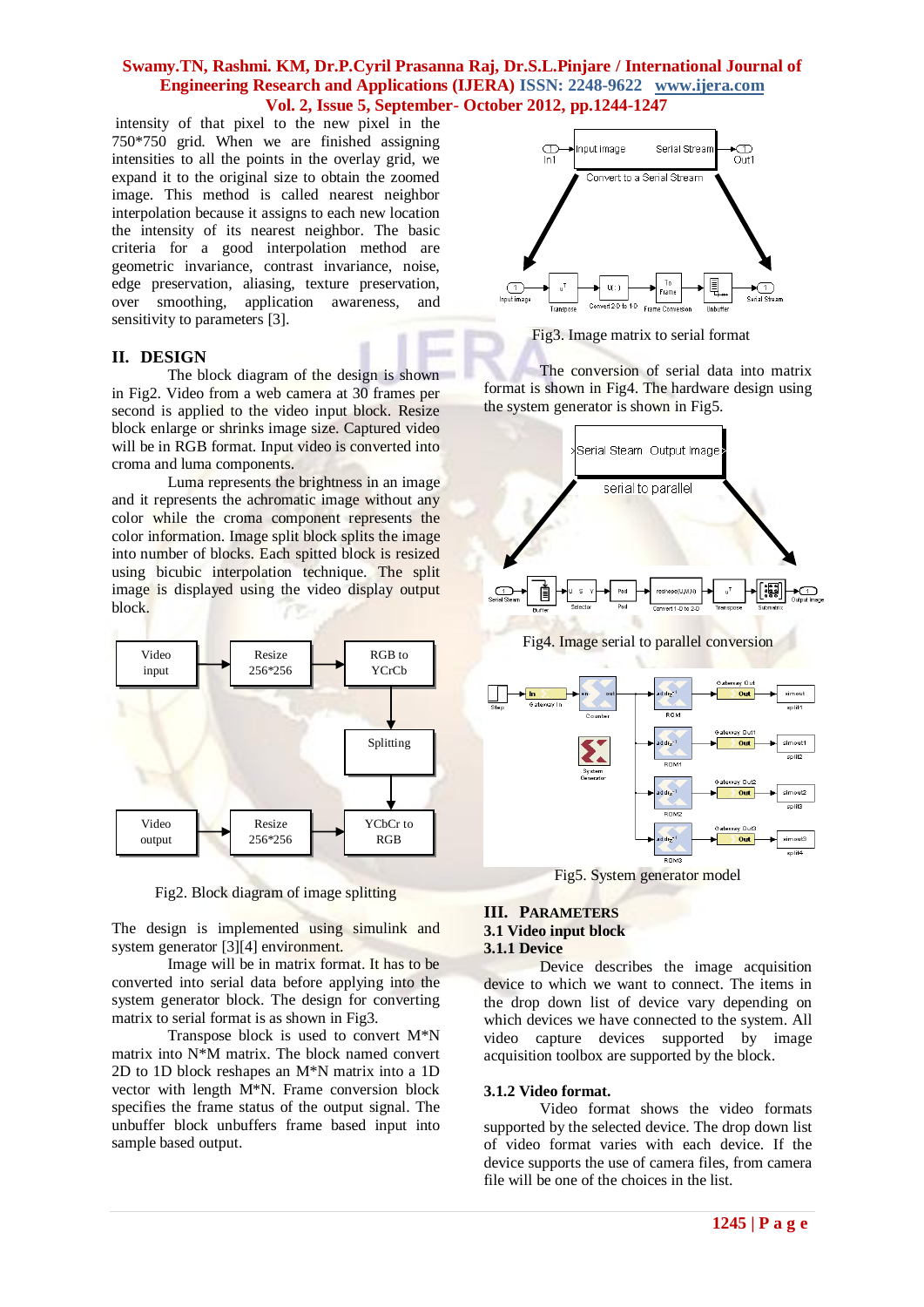# **Swamy.TN, Rashmi. KM, Dr.P.Cyril Prasanna Raj, Dr.S.L.Pinjare / International Journal of Engineering Research and Applications (IJERA) ISSN: 2248-9622 www.ijera.com Vol. 2, Issue 5, September- October 2012, pp.1244-1247**

#### **3.1.3 Block sample time.**

It specify the sample time of the block during the simulation. This is the rate at which the block is executed during simulation. The default is 1/30.

### **3.1.4 Ports model.**

It is used to specify either a single output port for all color spaces, or one part for each band (for example R, G, B). When you select one multidimensional signal, the output signal will be combined into one line consisting of signal information for all color signals. Select separated color signals if you want to use three ports corresponding to the uncompressed red, green, and blue color bands.

### **3.1.5 Data type**

Image data type when the block outputs frames. This data type indicated how image frames are output from the block to simulink. It supports all Matlab data types and single is the default.

### **3.2 Color space conversion**

The color space conversion block converts color information between color spaces. Conversion parameter is used to specify the color spaces we are converting. Conversion between RGB and YCbCr and vice-versa are defined by the following Equation (1).

$$
\begin{bmatrix} Y' \\ Cb \\ Cr \end{bmatrix} = \begin{bmatrix} 16 \\ 128 \\ 128 \end{bmatrix} + A \times \begin{bmatrix} R' \\ G' \\ B' \end{bmatrix}
$$

$$
\begin{bmatrix} R' \\ G' \\ B' \end{bmatrix} = B \times \begin{bmatrix} Y' \\ Cb \\ Cr \end{bmatrix} - \begin{bmatrix} 16 \\ 128 \\ 128 \end{bmatrix}
$$

**(1)**

#### **IV. RESULTS 4.1 Simulink output**

The input image is in RGB format and of size 256\*256\*3 shown in Fig6.



Fig6. Original image 256\*256\*3

The input image/video is splitted into four blocks of dimension 128\*128 each as shown in Fig7.





Fig7. Splitted image(128\*128\*3)

These splitted images are interpolated to the original dimension of the input, i.e. 256\*256. Bicubic interpolation is used to resize the splitted image into the original dimension. The resized image is of good quality because it resembles almost the resolution of the original image. The interpolated images are shown in Fig8.





Fig8. Interpolated image(256\*256\*3)

### **4.2 Hardware output**

The RGB image of dimension 128\*128\*3 is considered as input image as shown in Fig9.



Fig9. Input image for hardware(128\*128\*3)

The image is resized to 128\*128 and converted into gray image as shown in Fig10.